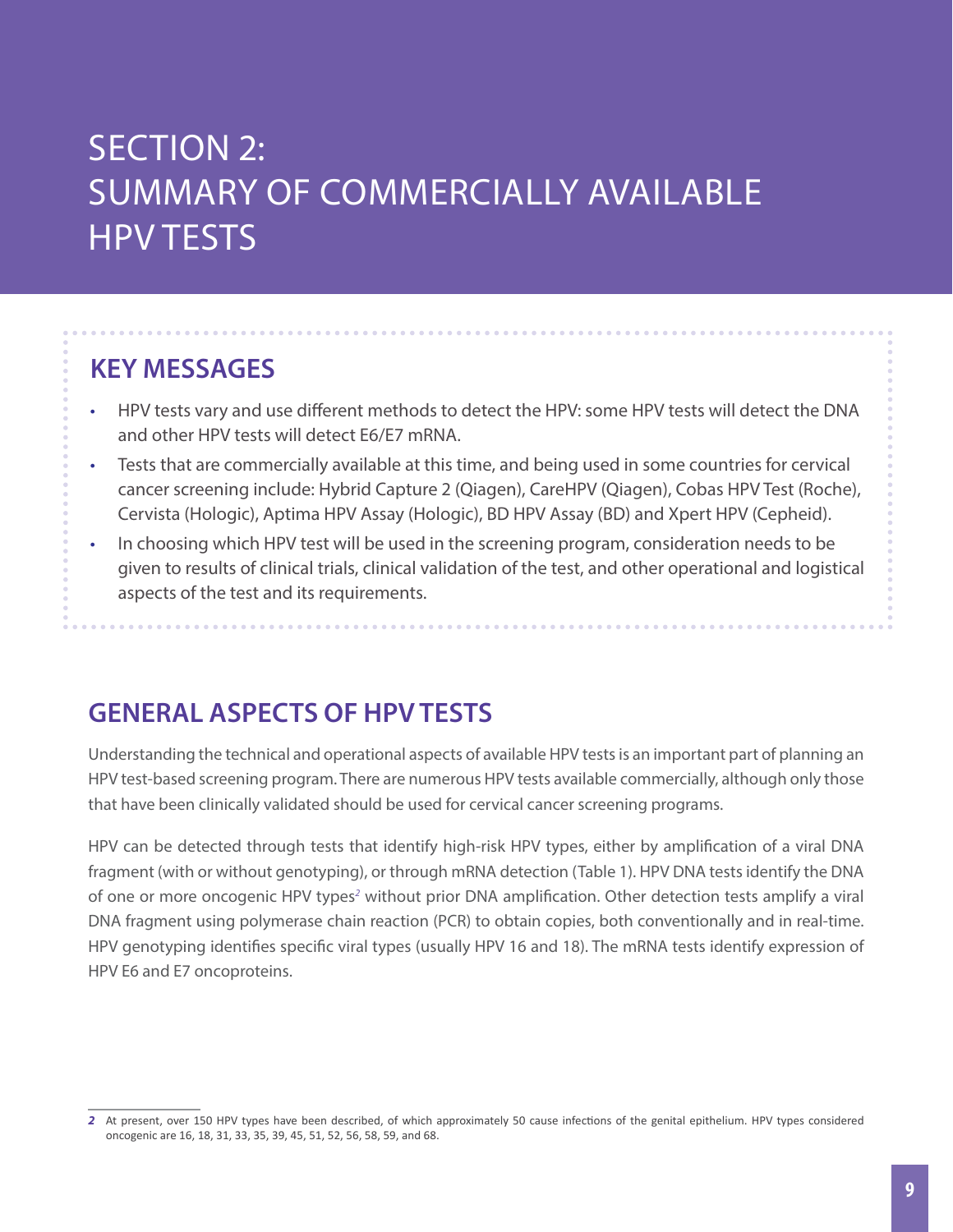#### *Table 1. HPV Tests Used for Cervical Cancer Screening*

| <b>TEST</b> | <b>TECHNIQUE</b>                                  | <b>NAME</b>                              |
|-------------|---------------------------------------------------|------------------------------------------|
| <b>DNA</b>  | Direct: Genome detection                          | <b>Hybrid Capture 2</b>                  |
|             |                                                   | CareHPV test                             |
|             | Amplification                                     | GP5+/GP6+ bio PCR-EIA                    |
|             |                                                   | Cervista HPV HR                          |
|             | Amplification and genotyping of HPV-16 and HPV-18 | Cervista HPV 16/18                       |
|             |                                                   | Cobas HPV test                           |
|             |                                                   | Xpert HPV                                |
|             |                                                   | Abbott RealTime High Risk (HR) HPV assay |
|             |                                                   | PapilloCheck                             |
| <b>RNA</b>  | Amplification of E6/E7 proteins                   | Aptima HPV Assay                         |
|             |                                                   | PreTect HPV-Proofer HV                   |
|             | Monoclonal antibodies                             | AVantage HPV E6 Test                     |

The clinical sensitivity of an HPV test is an important consideration for the use of the test in screening programs. A description of the various HPV tests and their performance in screening programs is summarized below.

# **Direct genome detection tests**

#### *Hybrid Capture 2*

Hybrid Capture 2 (HC2) is used for cervical cancer screening, and has been clinically validated. This test detects high-risk HPV types (HR-HPV) by means of a probe cocktail for 13 HR-HPV. It is a technique in which DNA hybrids are identified with RNA probes. The Hybrid Capture 2 (HC2) technique was originally developed by the Digene Corporation (Maryland, U.S.A) and is currently produced by Qiagen (Maryland, U.S.A). Since 2000, this kit has the approval of the United States Food and Drug Administration (FDA) for routine use in early detection activities in combination with cytology. In Latin America, this test has been approved and used in public health screening programs in Colombia, Argentina, and Mexico.

Sample collection can be carried out by trained physicians, nurses, or nursing auxiliaries using a brush that is introduced into the endocervical canal, and then placed in a tube that contains a medium for transport to the laboratory.

In the laboratory, cervical cells are subjected to an alkaline denaturation solution that exposes the genetic material. Subsequently, through the use of an RNA probe cocktail (with 13 types of HR-HPV: 16, 18, 31, 33, 35, 39, 45, 51, 52, 56, 58, 59, 68) a viral-RNA: DNA hybrid is formed in the presence of any of these viruses. Hybridization is identified through specific antibodies and a chemiluminescent solution that emits light in the presence of hybrids. A luminometer is required to detect hybrids.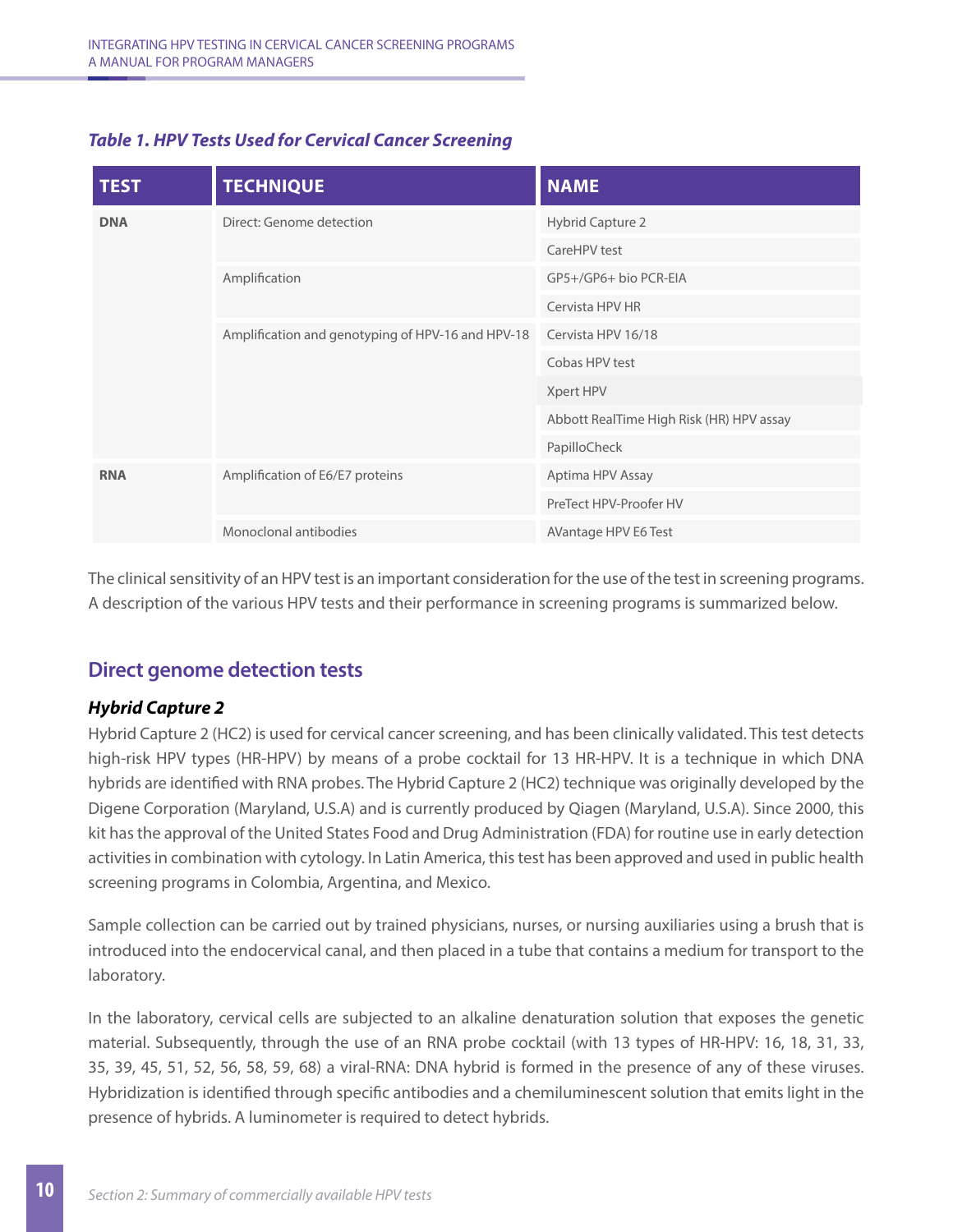The test is reported as positive when light is emitted and negative when it is not, according to the final reading of the chemiluminescence signal. A positive test means that the woman has been infected by one or more of the 13 HR-HPV types. This test cannot identify the HPV type or whether one or more HPV types are present. The HC2 test is not designed to give a quantitative result; some studies have used the relative light unit (RLU) value as a quantitative evaluation of viral load.

Tests can be processed manually, semi-automatically, or be automated through use of a robot. The semiautomatic processing system has the capacity for 88 samples. Therefore, delivery of results depends on the time needed to fill the machine, which can be approximately 15 days, based on some reports from demonstration areas in Latin America. With the automated method, delivery time is approximately five hours for 352 samples per run.

As with all HPV tests, the advantages include high sensitivity and high negative predictive value. Therefore, a woman with a negative HPV test result has an extremely low probability of developing any cervical lesions in the next 5 years. The disadvantages include lower specificity and cross-reactions with low-risk probes.

#### *CareHPV*

The CareHPV test uses the same principle as the Qiagen HC2 technique and detects 14 high-risk HPV types in an automated, faster process. The test has been clinically validated. The sample collection is done the same way as HC2, which was previously described. It includes DNA denaturation, hybridization with an RNA probe, hybrid capture and detection, and signal amplification. This technique has limitations similar to those of the HC2 test. CareHPV is a rapid test that requires 2.5 hours to process the 90 samples that fit in the well. It is commercially available in China and India and it is currently being used in several implementation studies in Latin America and other countries.

# **DNA Amplification Tests**

PCR gene amplification is another important molecular technique that makes it possible to obtain millions of copies from a specific DNA fragment. Different primer sets have been designed, which for the most part target region L1 and make it possible to differentiate, through specific probes, the most frequent types of high, intermediate, and low risk HPV, by doing plate hybridization of the biotinylated products previously amplified by PCR. This technique is very sensitive with a detection level down to one viral copy. However, due to its high sensitivity, this method is very susceptible to contamination. At present, in addition to generic PCR, there are specific tests that report certain viral HPV types and multiple PCR that identify several genome fragments. Tests include, among others, GP5+/GP6+, Cervista, Cobas Test, and Abbott RealTime High Risk (HR) HPV assay.

#### *GP5+/bio-GP6+ PCR-EIA*

This technique was developed using GP5+/bio-GP6+ primers that amplify a fragment from the HPV L1 region; it has been clinically validated. This technique detects 37 viral types: 14 HR-HPV and 23 low-risk HPV (LR-HPV). This test is used in trials and has the advantage that the PCR products for the specific high-risk HPV types can be genotyped by reverse line blot analysis. It is one of the most frequently used techniques in research studies around the world. This technique is NOT for commercial use, nor for cervical cancer screening programs.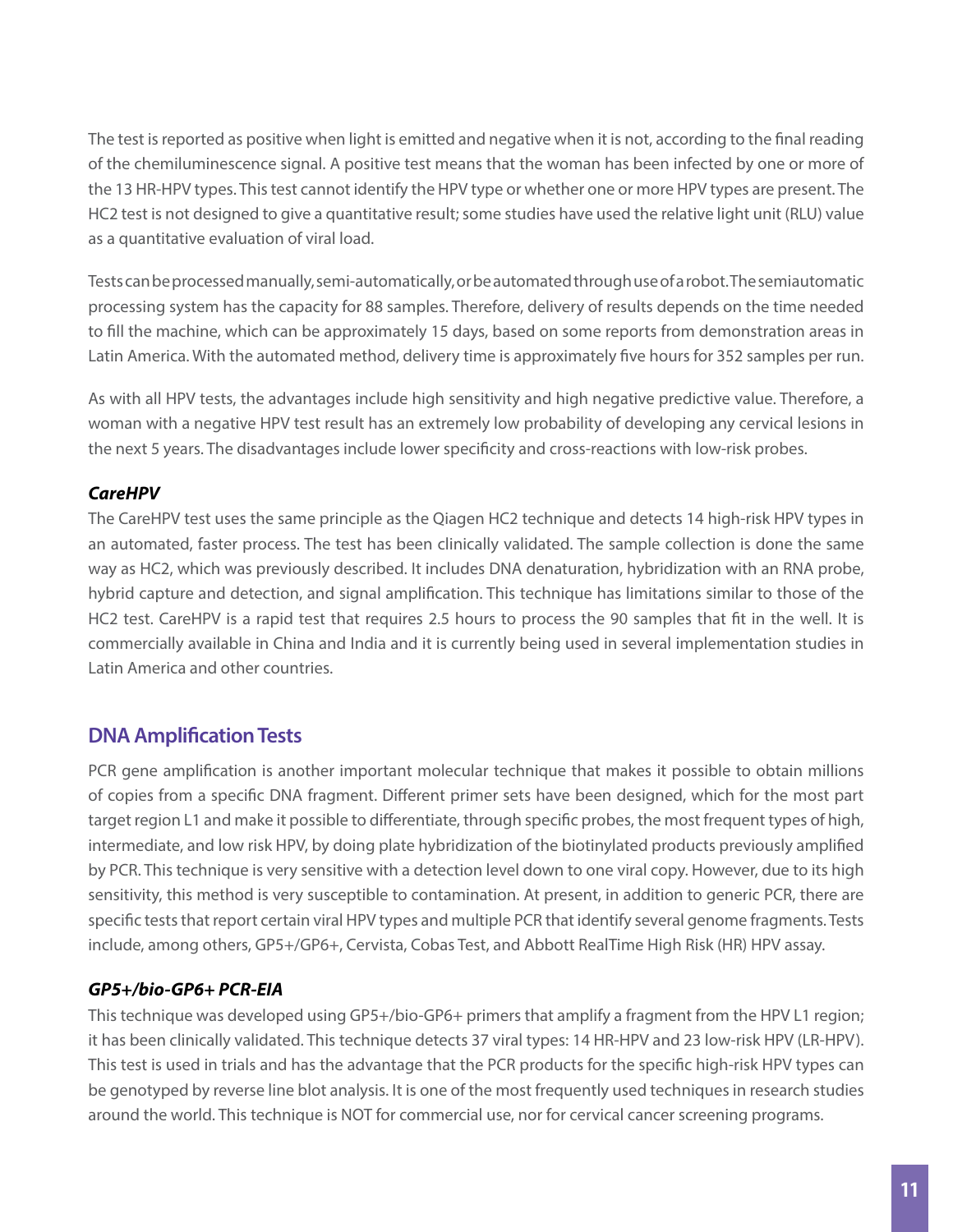PCR products hybridize with a mixture of specific oligonucleotides. An enzyme immunoassay (EIA) is used for detection. Use of the GP5+/6+ PCR-EIA technique on raw extracts has high analytical sensitivity.

It has the advantages that in a simple format, up to 42 PCR products can be simultaneously typed per membrane per day, and that membranes can be easily rehybridized at least 15 times without loss of specificity or sensitivity. Its limitation is that it is not available commercially.

#### *Cervista HPV HR and Cervista HPV 16/18*

The Cervista HPV HR test is an analytically and clinically validated in vitro diagnostic test for the qualitative detection of 14 HR-HPV types in cervical specimens. Cervista cannot determine the specific HPV type. Cervista HPV 16/18 detects HPV 16 and 18. The test was approved by the FDA in 2009 to be used together with cervical cytology in women aged ≥30 years.

Cervista uses Invader chemistry, a signal amplification method for detection of specific nucleic acid sequences. This method uses two types of isothermal reactions that occur simultaneously: a primary reaction that occurs on the targeted DNA sequence and a secondary reaction that produces a fluorescent signal. The instrument has an internal control that reduces false negatives produced by a low number of cells. Cervista HPV 16/18 uses the same technology as Cervista HPV HR for genotyping.

One of the advantages is that this technique is highly reproducible and sensitive. The internal quality control to confirm sample quality is one of its greatest advantages in the market. However, according to the manufacturer it has certain limitations, including cross-reactivity to two HPV types of unknown risk; more specifically is positive for HPV-67 with 5,000 copies/reaction and positive for HPV-70 with 50,000 copies/reaction. Furthermore, low levels of infection or sampling error may cause false negatives.

#### *Cobas HPV Test*

The Cobas HPV test detects 12 high-risk HPV types (31, 33, 35, 39, 45, 51, 52, 56, 58, 59, 66, and 68), and specifically reports on HPV 16 and 18. This is a clinically validated in vitro qualitative test. The system uses the β-globin gene as an internal control for specimen integrity, extraction, and amplification. The system is totally automated, facilitating laboratory workflow. It consists of a Cobas Z thermocycler and the necessary software for real-time PCR, using primers for the HPV L1 region. The procedure includes processing of DNA extraction samples and real-time PCR analysis. The technique does not cross-react with non-carcinogenic genotypes. Furthermore, the operator has minimal contact with the sample, preventing contamination. This system can carry out 96 tests in approximately five hours.

The advantages of this system are reduction in processing and work time; reduction in repetitive motions; reduction in the risk of errors due to fatigue; reduction in the production of biohazard waste; and reduction in costs by eliminating the need for additional reagents.

Limitations mentioned by the manufacturer include that testing needs to be done by personnel with experience in PCR techniques and with the Cobas HPV test system. Furthermore, only the Cobas x 480 instrument and the Cobas z 480 analyzer have been validated for use with this product. No other sample preparation instrument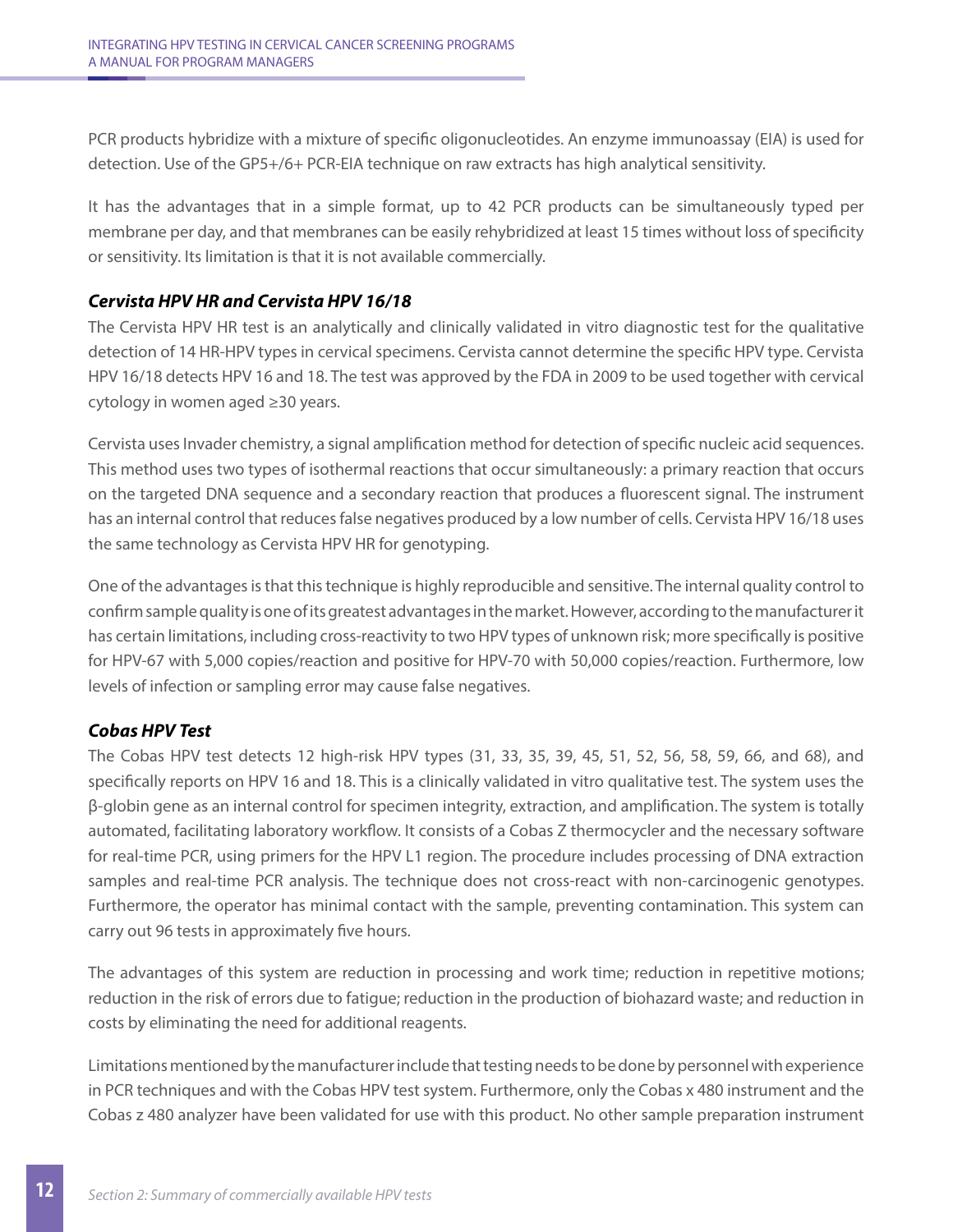or PCR system can be used with this product. The presence of PCR inhibitors, as well as a low number of virus copies in the sample, may cause false negatives or invalid results.

#### *Abbott RealTime High Risk (HR) HPV assay*

The Abbott RealTime High Risk (HR) HPV assay test detects 14 HR-HPV types (16, 18, 31, 33, 35, 39, 45, 51, 52, 56, 58, 59, 66, and 68). This test reports on HPV 16 and 18 separately from the other high-risk HPV types.

This is a completely automated in vitro qualitative process that is clinically validated according to international requirements for use in screening in women starting at age 30 years.

The system consists of an m2000sp instrument that prepares the nucleic acid and an m2000rt analyzer that carries out real-time PCR using a mixture of multiple primers and probes for amplification and detection of HR-HPV DNA and for the β-globin gene, as an internal quality control of cervical cells collected in liquid-based cytology.

The response time of the process is from six to eight hours for 96 samples and depends on the DNA extraction method used.

The advantages of this technique are the automation of the multiple steps—reducing personnel—time used, and risk of contamination. Subjective interpretation is one of the test's limitations. In recent years, real-time PCR has been introduced in molecular HPV diagnosis as a tool for quantitative determination of viral load as well as for diagnosis of infection. Real-time detection of amplified products can be carried out using fluorescent molecules that are inserted in double chain DNA, such as SYBR Green, or through hybridization with different types of probes, such as Taqman probes, fluorescent primers, or molecular beacons and hydrolysis probes. Probe use increases reaction specificity.

#### *BD HPV Assay*

The BD HPV test is a real-time PCR that amplifies the region that codes HR-HPV E6/E7 oncoproteins. It has been clinically validated. These regions are present throughout the stages of the disease's progression and the assay has been designed to detect specific regions according to virus type, instead of amplification of gene regions detected with L1 primer sets. The test provides individual information for six HPV types (16, 18, 31, 45, 51, and 52), as well as detection of all 14 HR-HPV. The BD HPV test performs as well as other tests approved by the FDA and those with European Commission CE (Conformité Européenne) marking—including HC2—and using cervical specimens collected in PreservCyt medium (Hologic, Marlborough, MA, U.S.A.).

The samples are processed in the BD Viper system, which has an internal quality control. This technique achieved CE approval in January 2015 and is available for commercial use. The system is totally automated and can process 1-30 samples per run and 120 results per patient per day, including genotyping.

# *Xpert HPV*

The Xpert HPV test is a real-time PCR that simultaneously detects DNA encoding for E6/E7 oncoproteins of 14 HPV types (HPV 16, 18, 31, 33, 35, 39, 45, 51, 52, 56, 58, 59, 66 and 68). The samples are processed as individual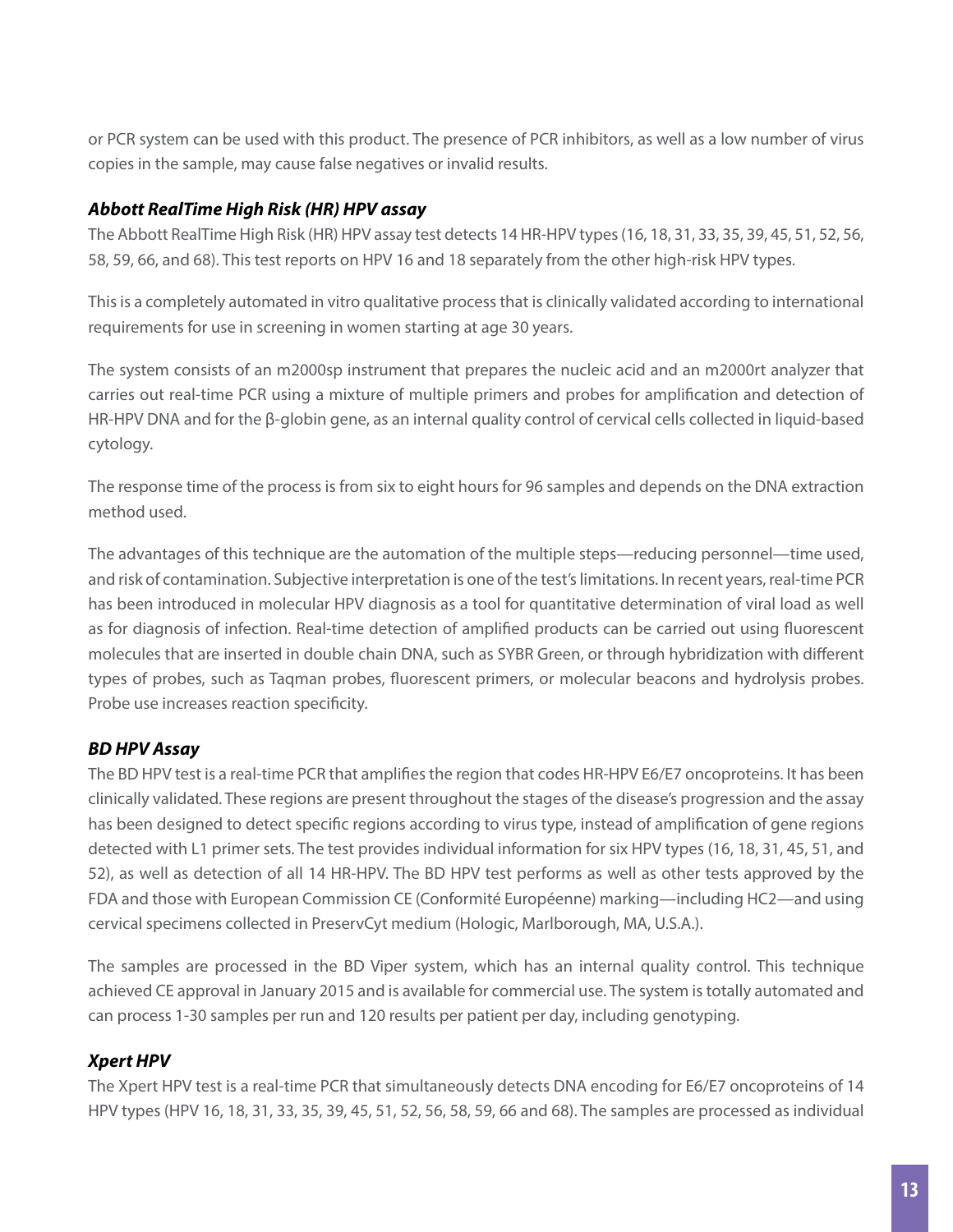cartridges in the GeneXpert platform from Cepheid (Sunnyvale, CA, U.S.A.). This is a molecular diagnostic platform with a capacity to process one test at a time, to 80 tests, in one hour. Test results are reported for overall high-risk HPV status, as well as the presence of high-risk HPV genotypes.

#### **E6/E7 mRNA Detection**

The carcinogenic process is regulated by HPV E6 and E7 oncoproteins and, as a result, excessive expression of these genes is a risk marker for cervical cancer. It has been postulated that detection of E6/E7 oncogene expression could be more specific and be a better cancer risk predictor than the HPV-DNA test. At least two methods use RNA detection: the Aptima HPV Assay test of E6/E7 messenger RNA (Gen-Probe), which detects 13 HR-HPV types and HPV-66; and the PreTect HPV-Proofer (NorChip) test, which detects RNA of HPV types 16, 18, 31, 33, and 45.

#### *APTIMA HPV Assay*

This qualitative test is based on direct detection of the expression of E6 and E7 mRNA oncoproteins, from the 14 types of HR-HPV (16, 18, 31, 33, 35, 39, 45, 51, 52, 56, 58, 59, 66, and 68) through real-time amplification (48, 49). The APTIMA HPV Assay does not discriminate among the 14 types. The test can analyze cervical samples collected in tubes for ThinPrep cytology with PreservCyt solution. The assay includes an internal control to oversee nucleic acid capture, amplification, detection, as well as user or APTIMA HPV E6/E7 instrument errors. This system can carry out up to 250 tests in approximately five hours.

This technique was approved by the FDA in 2011 for screening women starting at age 30 years, in combination with Pap smears.

It has several limitations, such as, that the test has not been evaluated in HPV-vaccinated individuals; that detection of high-risk HPV mRNA depends on the number of copies in the specimen and that, in addition and according to the literature, false positives can occur with low-risk HPV.

# **Arbor Vita OncoE6 Cervical Test**

The OncoE6 test is a lateral flow strip test that detects high levels of viral E6 oncogene as a biological marker and it could be used as a triage test in women positive for the HPV test. The product has been evaluated in a large-scale study in China. It has CE approval and is ready for marketing.

Sample collection is done using a Dacron swab and PreservCyt media. It does not require complex equipment for processing. The equipment costs around US\$2,000 and can process 45 specimens per operator per day, a volume that can be processed in a clinic within 2-2.5 hours.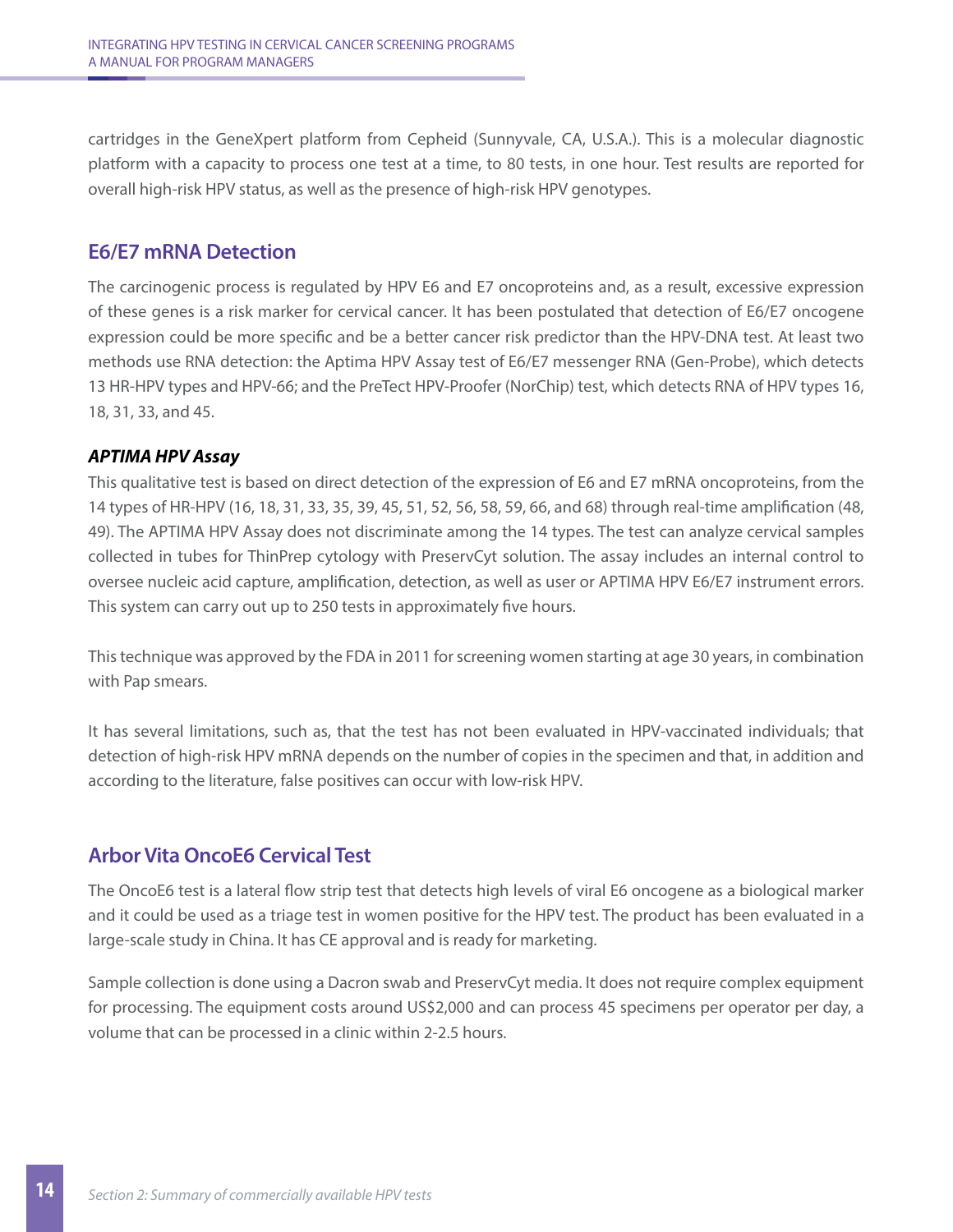# **Performance of HPV tests**

The scientific evidence to demonstrate that HPV tests are effective in reducing cervical cancer mortality is available from cross-sectional studies in which the HPV tests are evaluated alongside cervical cytology to evaluate test sensitivity and specificity. Evidence is obtained from randomized clinical trials in which women are assigned to two groups: an HPV test intervention group and a Pap smear control group. This makes it possible to evaluate test sensitivity and specificity as well as reduction in cancer mortality. Table 2 shows the HPV test sensitivity and specificity of the tests described above.

# **TEST SENSITIVITY (%) SPECIFICITY (%)** Hybrid Capture 2 97.5 84.3 CareHPV 84.2 Cervista HPV 100 Cobas HPV Test 97.3 84.5 Abbott RealTime High Risk (HR) HPV assay 95.0 87.2 Aptima HPV Assay 97.6 90.2  $\lambda$ pert HPV  $\hphantom{i^{2}}$  81.5  $\hphantom{i^{2}}$

#### *Table 2. Performance of HPV tests used for cervical cancer screening*

*Source: Cuzick J et al. 2013.*

# **Selection of the HPV test for the cervical cancer screening program**

Once the decision has been made to introduce HPV testing into the screening program, the most suitable HPV test can be chosen from the options available on the market. The selection needs to be based on clinical validation of the test, operational and logistical aspects, and the test's costs and benefits. Some questions to consider are as follows:

- What HPV types are detected by the test?
- How are the results presented: by HPV type or as HPV positive/negative?
- What are the manufacturer requirements and costs of the HPV test, equipment and supplies?
- What is the appropriate lot size to process samples?
- How long does specimen processing take?
- What type of training is needed to process the tests?
- What in-country support is available for equipment installation and maintenance?
- How is the quality of the test result controlled?
- Can self-sampling be used with the HPV test?
- What are the requirements for storage, and other supply chain management issues?
- With the local distributor of the HPV test, are there any conditions, arrangements and additional costs to consider?